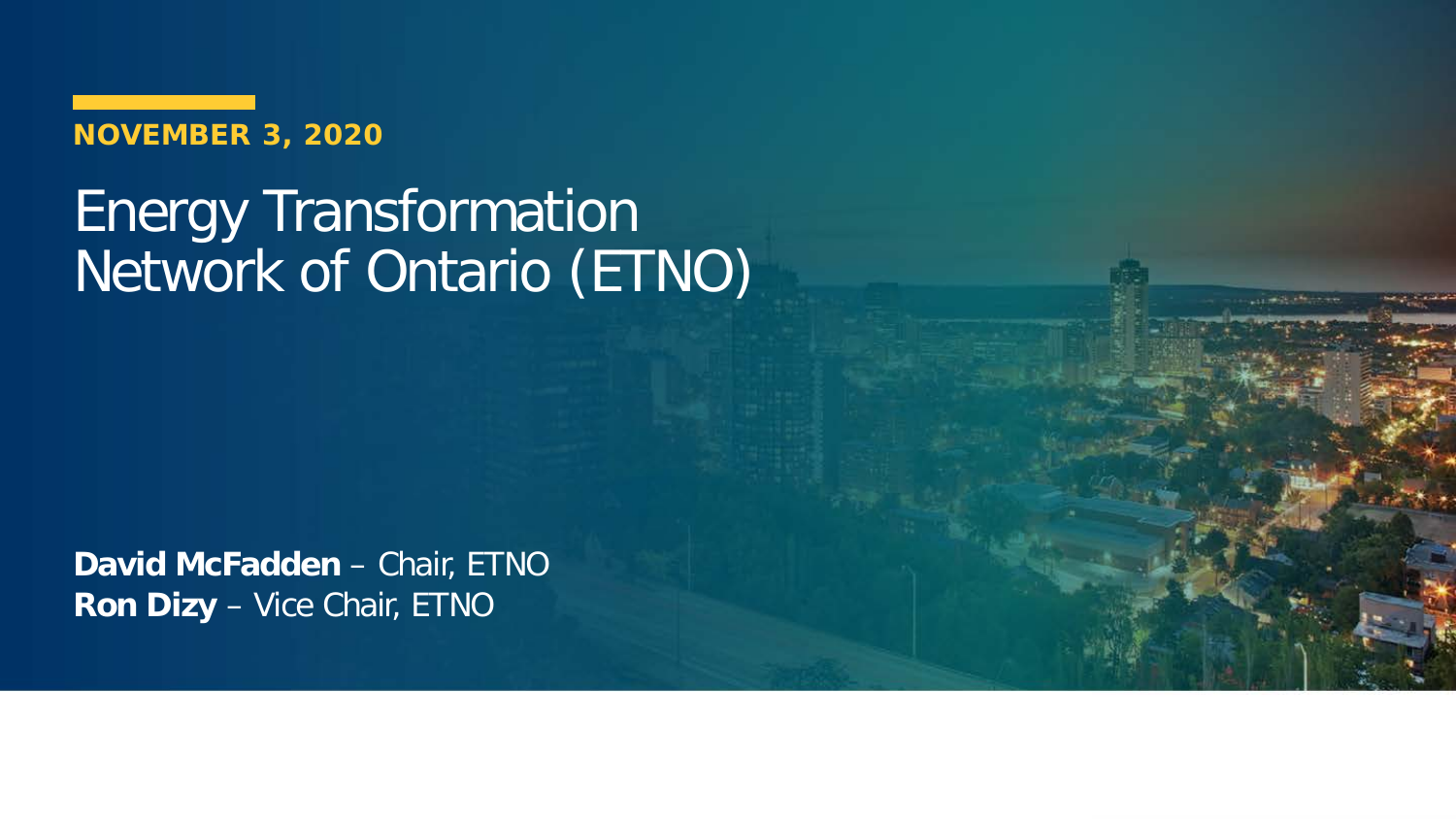# **Summary**

- ETNO has undergone a restructuring of focus and membership
- ETNO is currently wrapping up a six-month initiative to identify ways to improve access to data in Ontario's electricity sector to benefit customers
- Improving access to data can benefit consumers in a variety of ways such as improved energy management products and services, more responsive rate structures and enhanced energy system planning and operations
- ETNO is considering four recommendations to improve data access:
	- 1. Implementing Green Button
	- 2. Setting standards for third parties on data use, retention, disclosure, disposal
	- 3. Using Smart Metering Entity to facilitate Demand Response in wholesale market
	- 4. Require provision of operational data from Distributed Energy Resources to LDCs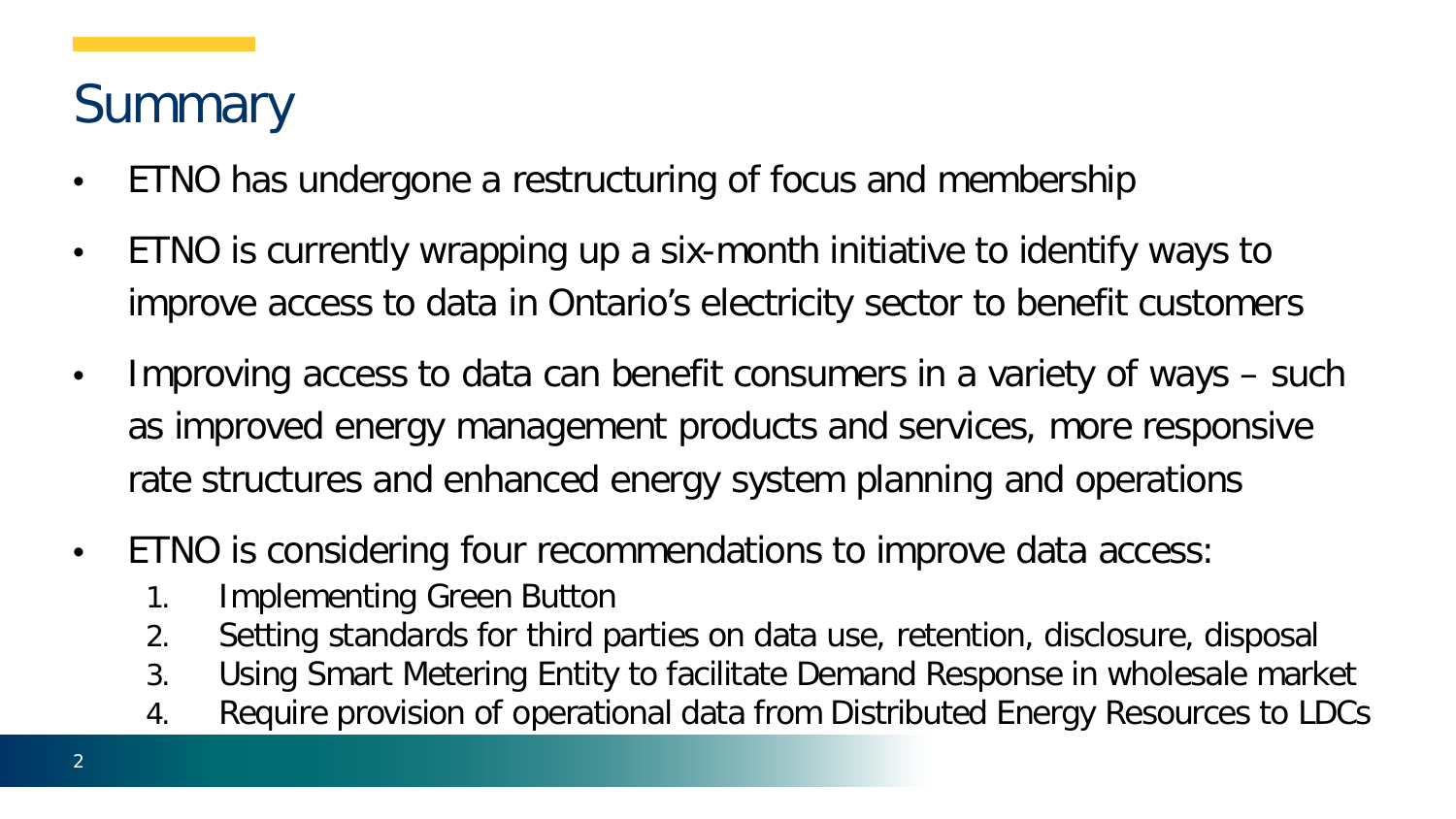### Questions for SAC

- Which of the potential future work topics is most critical to address in the short term? Why?
- Are there other topics SAC would advise ETNO to consider for future work?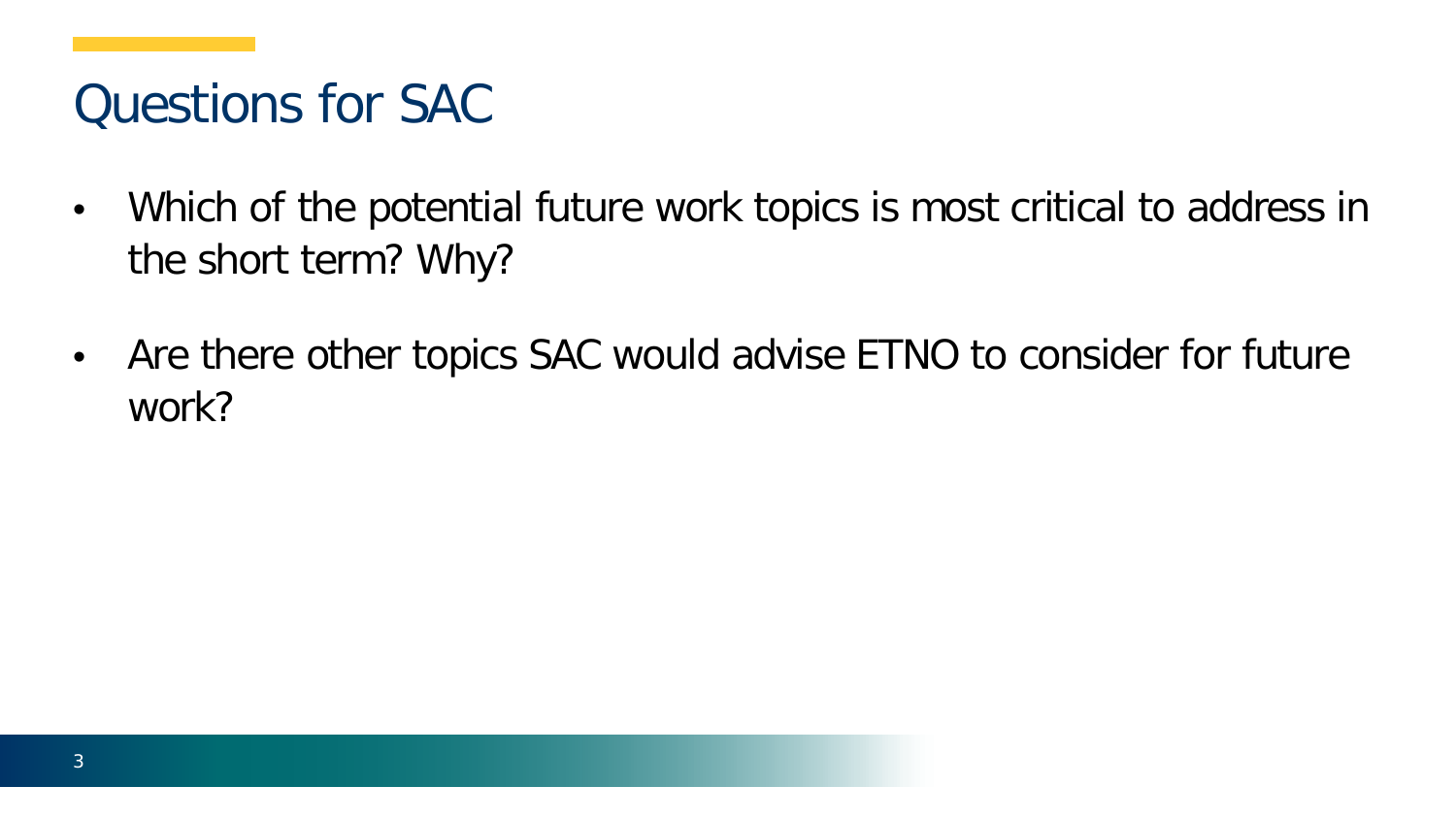### Overview of ETNO

- The Energy Transformation Network of Ontario (formerly the Ontario Smart Grid Forum) is a group of senior leaders from across Ontario's utility, business and non-profit/government sectors working together to drive a more efficient, affordable electricity system in Ontario
- ETNO's primary objective is to guide the transformation taking place in Ontario's energy sector and to seek to optimize outcomes for the benefit of all Ontarians by influencing tangible policy, market and regulatory enhancements with near- and long-term benefits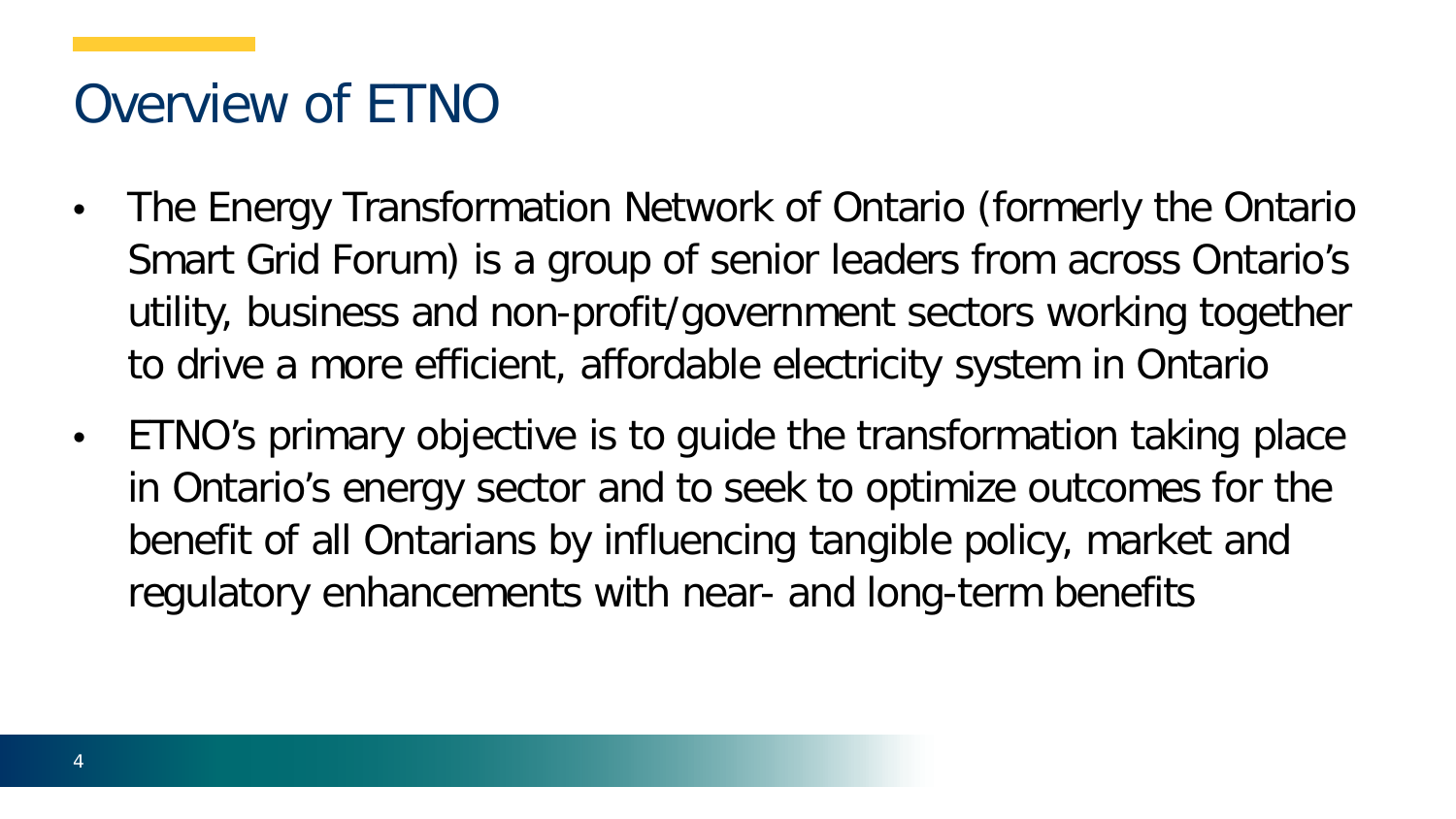### ETNO Restructured

In 2020 ETNO was restructured by its members to better achieve the following:

- Refocus on the achievement of tangible, near-term outcomes via 6-month work sprints
- Provide actionable policy, regulatory & market recommendations to enable the integration of Distributed Energy Resources (DERs) and advance the effective implementation of a smart grid in Ontario
- Support coordination amongst Ontario's electricity policy, regulatory and market leaders
- Ensure ETNO membership reflects the diversity of ON's energy demand/supply chain
- Act as a platform for dialogue amongst key stakeholders, seeking consensus positions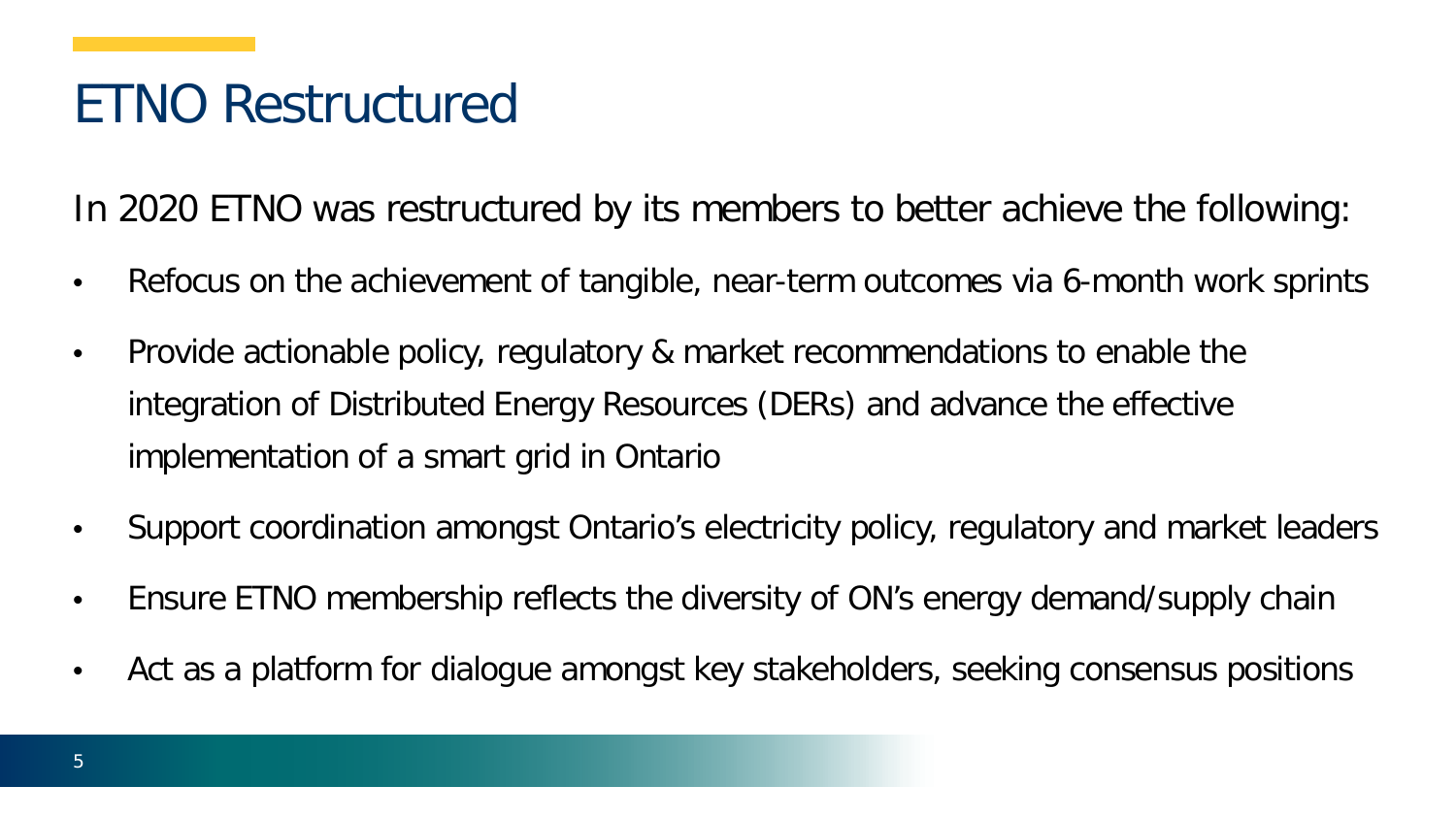## ETNO Members

- David McFadden, ETNO Chair
- Ron Dizy, ETNO Vice-Chair
- Brad Carr, Mattamy Homes Canada
- Chris Carradine, Ecobee
- David Collie, Electrical Safety Authority
- Carlyle Coutinho, Enwave
- Mark Fernandes, Hydro Ottawa
- Paul Grod, Rodan Energy Solutions
- Anthony Haines, Toronto Hydro
- Tyler Hamilton, MaRS
- Cynthia Hansen, Enbridge Gas Distribution
- Chris Ireland, Ontario Teachers Pension Plan
- David Lebeter, Hydro One
- Jeff Lehman, City of Barrie
- William Milroy, London Hydro
- Steven Muzzo, Ozz Clean Energy
- Dr. Jatin Nathwani, University of Waterloo
- Nicholas Pender, Ontario Power Generation
- Alexandre Prieur, CanmetENERGY
- Mathew Sachs, Peak Power
- Neetika Sathe, Alectra
- Katherine Sparkes, IESO
- Linda Wainewright, TEAM *(Corporate* Partners Committee Vice-Chair)
- Brian Hewson, OEB *(Observer)*
- Mike Smith, Ministry of Energy, Northern Development and Mines (Observer)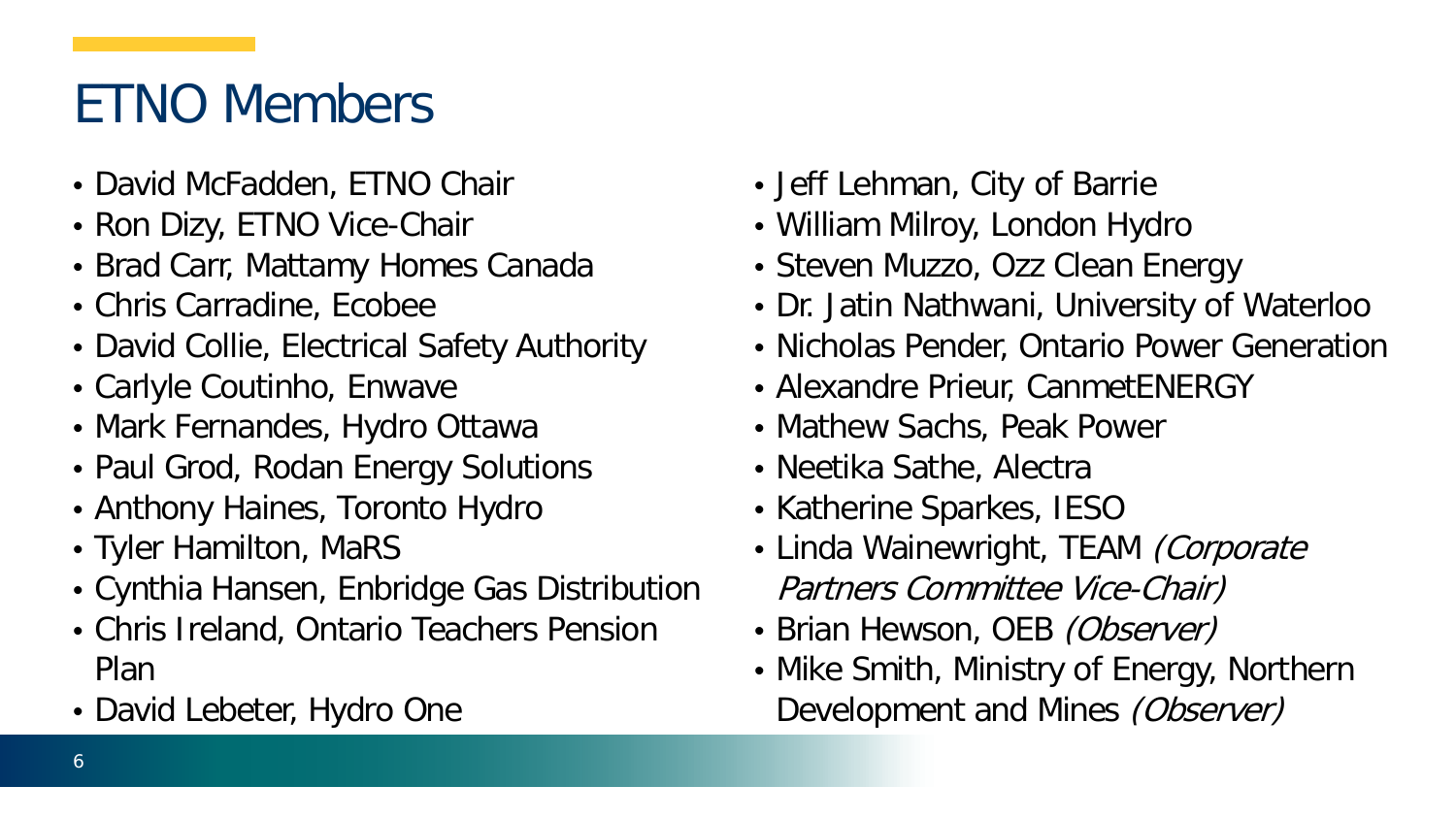### ETNO's 2020 Focus: Improving Access to Data

- In Q2 2020 ETNO began to explore solutions to improve access to the abundance of data in the sector for the purpose of improving outcomes for consumers
- Data widely recognized as key resource supporting grid modernization efforts
- Value of data is, in part, a function of who has access to that data and the products/services they can provide
- Ontario's current framework for access to data in the energy sector has gaps
- Potential for customer benefits from deeper structural transformations of the energy sector would be undermined if gaps in the access to data framework remain unaddressed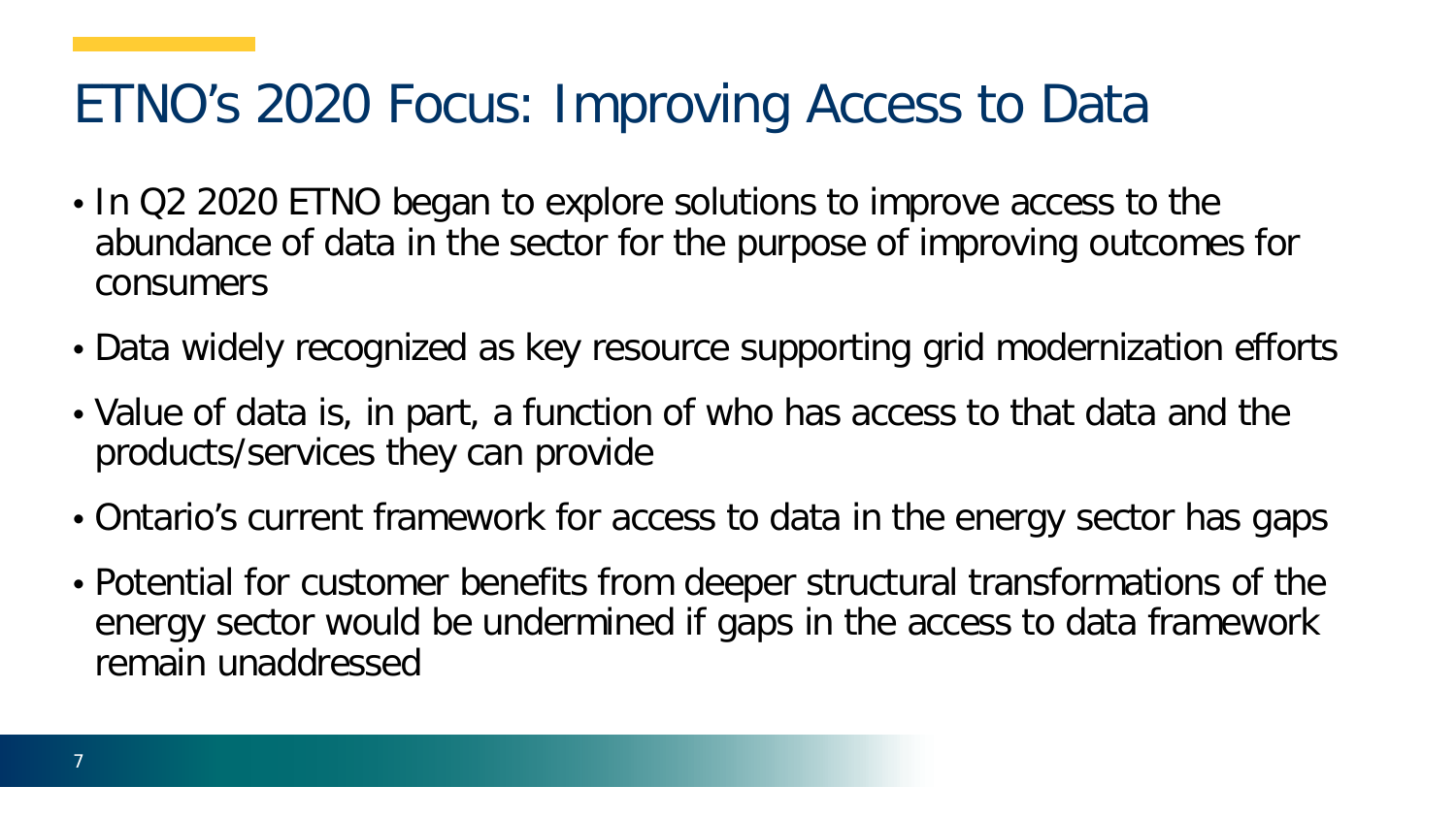## ETNO's 2020 Focus: Improving Access to Data (cont'd)

#### **Benefits of Access to Data**

- New consumer applications and services
- Customized rate structures
- Facilitate the deployment and integration of smart building products
- Support building energy management
- Support deployment of Distributed Energy Resources (DERs)
- Encourage enhanced energy system planning and operations
- Enhanced customer choice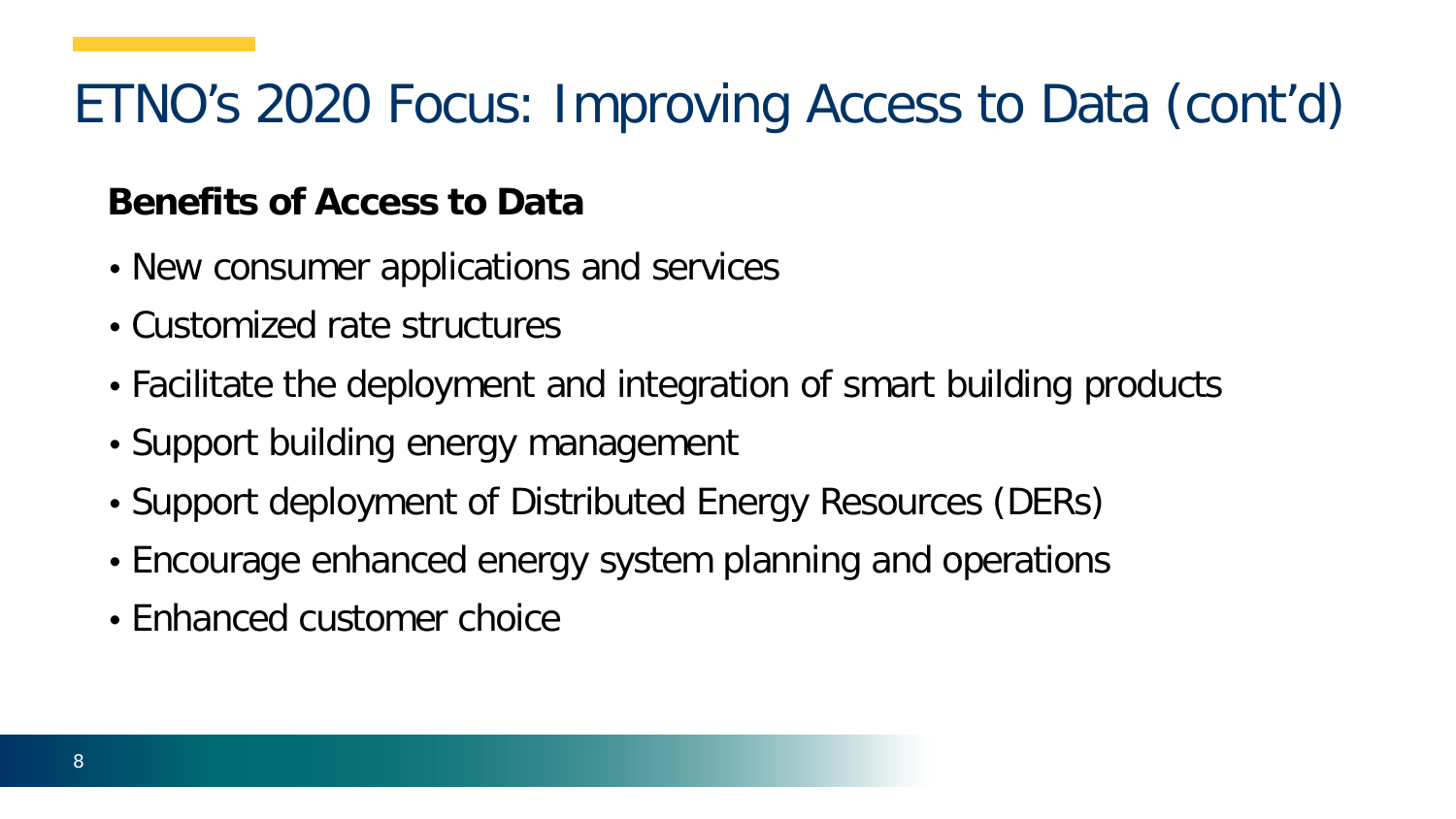### Recommendations Under Consideration



The Government of Ontario should enact regulation to require the implementation of the Green Button data standard by all local distribution companies (LDCs) and natural gas distributors

### **Considerations**

- LDC cost recovery
- LDC resources focused on many priorities
- Benefits case in individual LDC service territories may differ from provincial business case
- Timelines for implementation
- Customer demand
- Moving away from standardization reduces value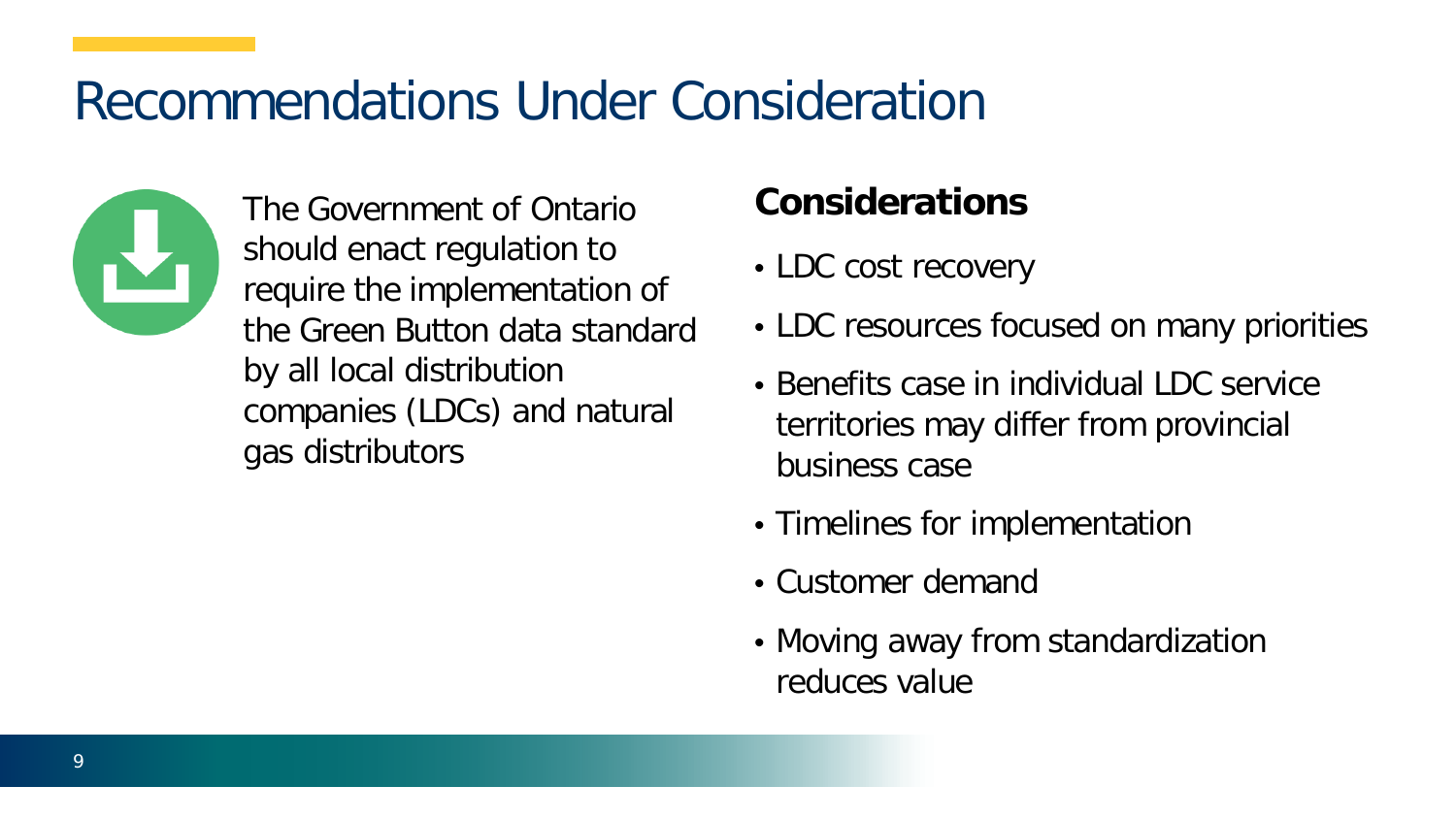### Recommendations



The Government of Ontario should enact regulation to require the implementation of the Green Button data standard by all LDCs and natural gas distributors



The IESO should use smart meter data to perform measurement and verification for aggregated demand response resources participating in the IESO Administered Markets



The Government of Ontario should work with the Ontario Energy Board (OEB) to develop and enforce requirements on third parties regarding the use, retention, disclosure and disposal of customer data



The OEB should consult on and make amendments to the Distribution System Code to require the provision of operational data from DERs to LDCs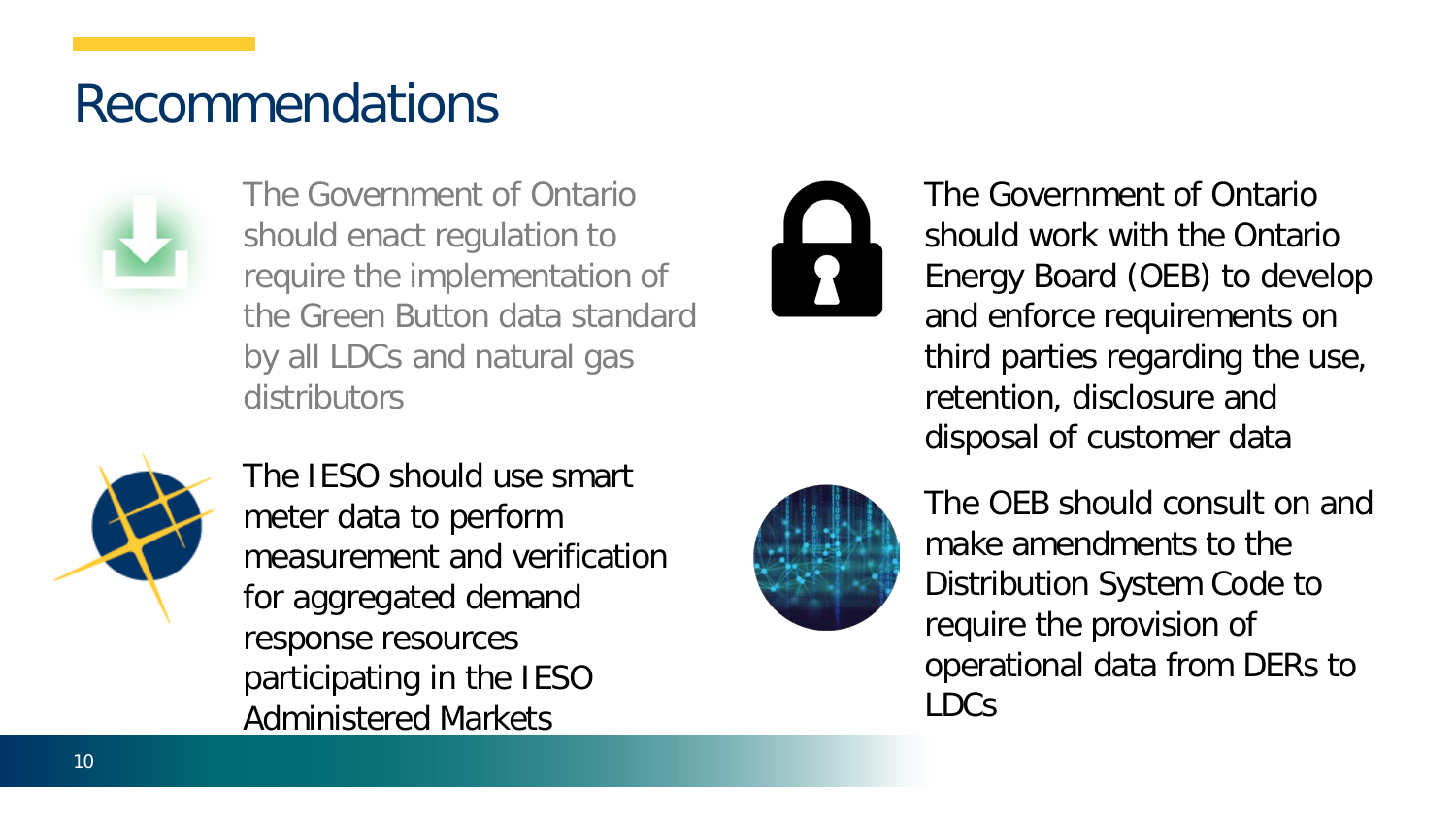### Potential Future Work Topics

ETNO is interested in further exploring the evolving role of local distribution companies (LDCs) in a high Distributed Energy Resource (DER) future

- Should LDCs be permitted to own and operate DERs within the regulated side of the business?
- What other non-distribution uses should LDCs be able to engage in?
- What potential distribution system structures hold the most promise in Ontario? (e.g. Distribution System Operators, Load Serving Entities)
- How would utility remuneration models need to change to respond?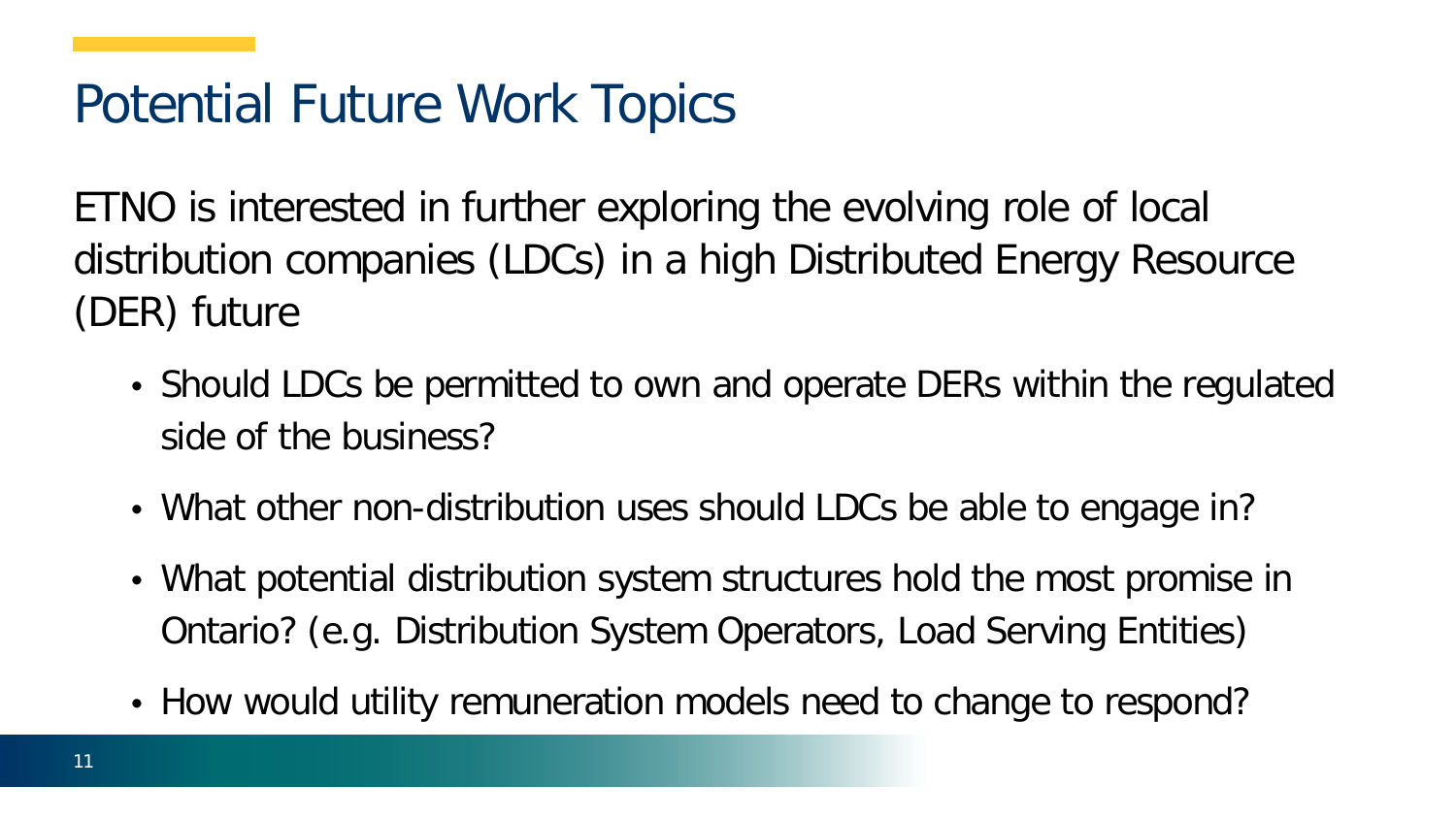### Questions for SAC

- Which of the potential future work topics is most critical to address in the short term? Why?
- Are there other topics SAC would advise ETNO to consider for future work?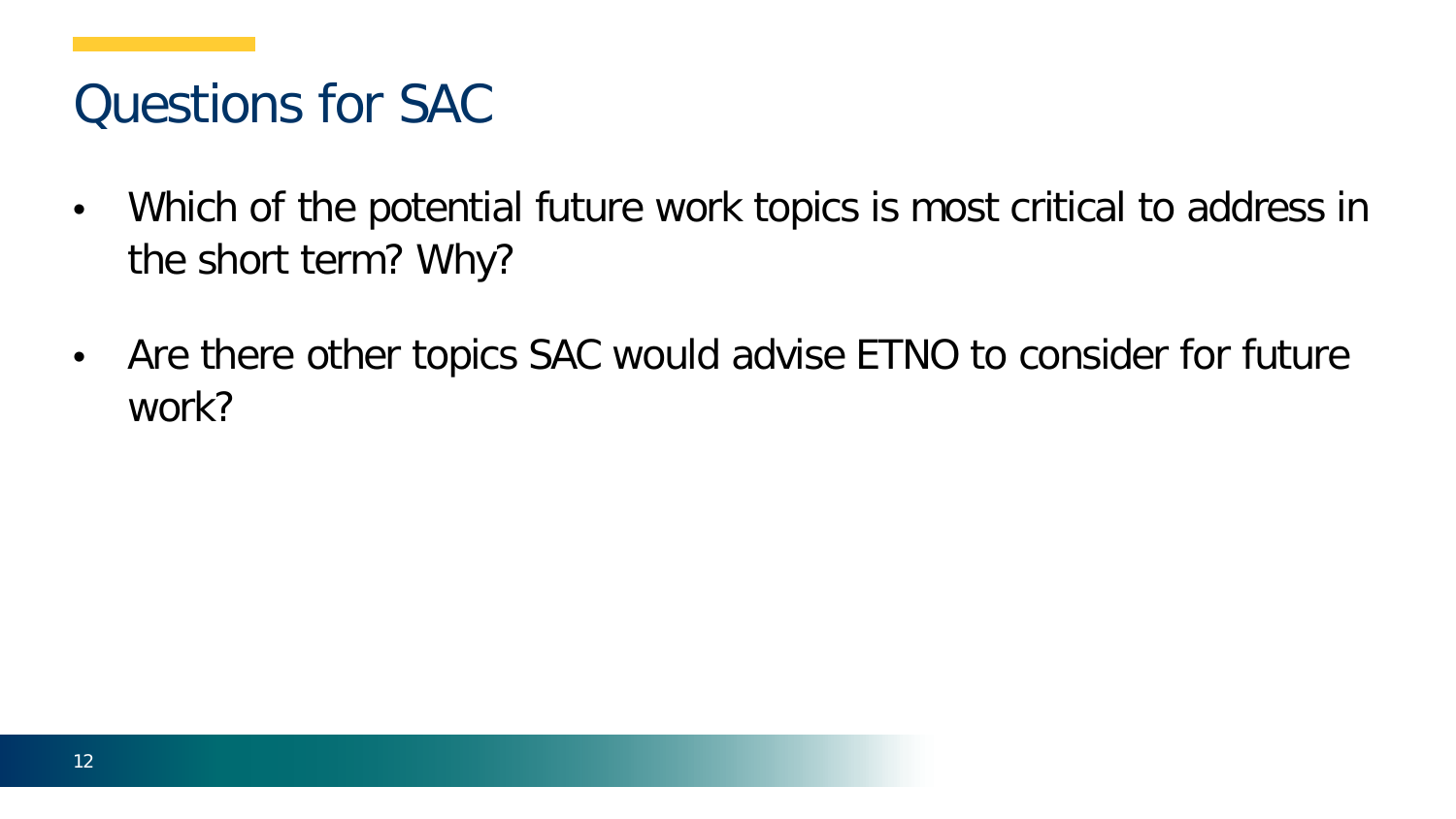

<http://www.ieso.ca/Learn/Ontario-Power-System/etno/Overview>

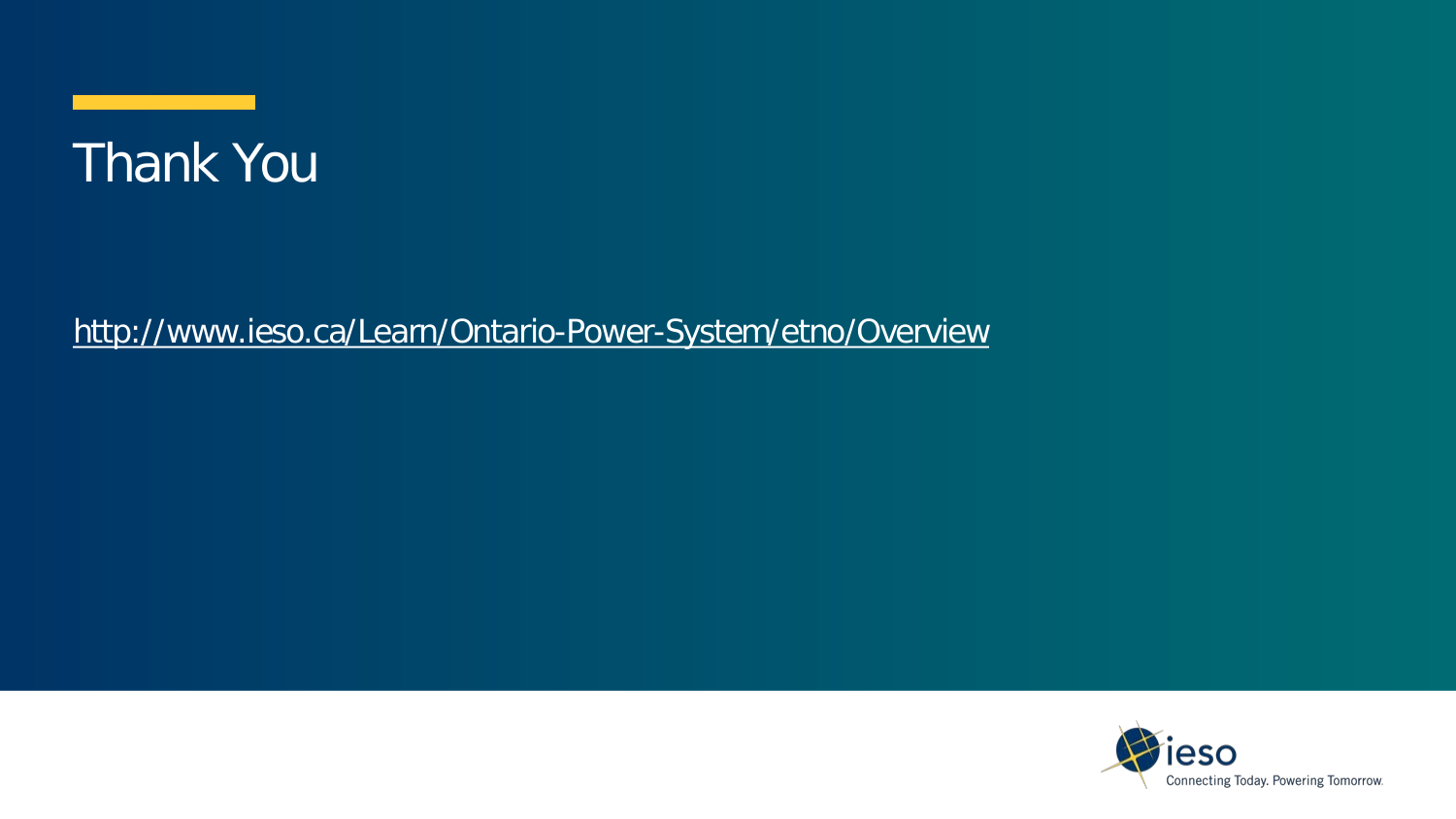### Appendix: Background on Recommendations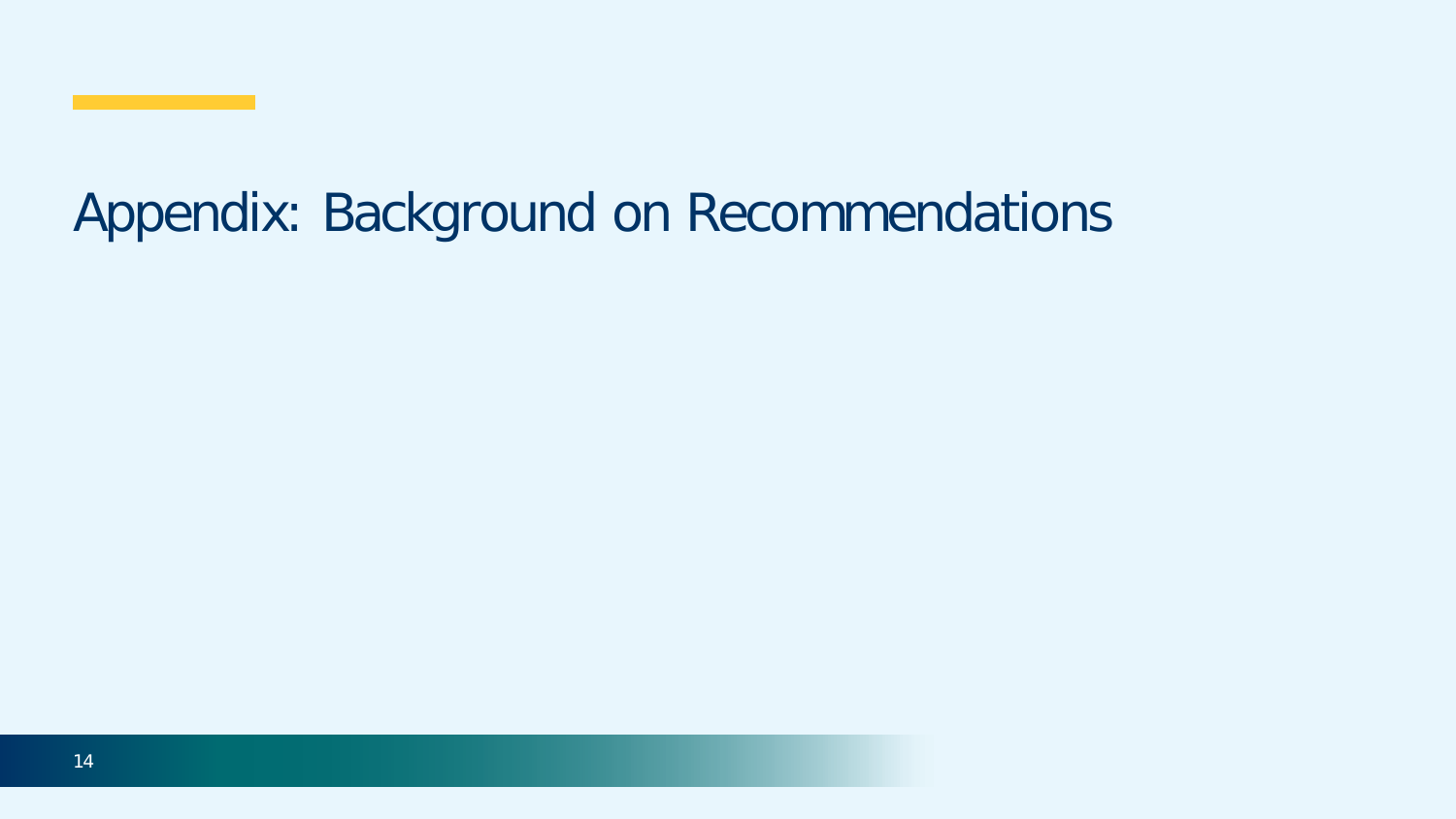### Implementing Green Button

- The primary category of data to which energy sector stakeholders require better access is customer energy usage data
- The current framework for accessing this data involves individual requests to local distribution companies (LDCs) and distributors for data from a subset of customers. This process can be cumbersome, time consuming and, due to a lack of standardization across LDCs and distributors, the data is generally provided in different formats and at different levels of granularity
- ETNO believes that the implementation of a standardized approach to enable better access to customer energy usage data is a fundamental building block for future grid modernization efforts
- Energy data from the distributor's systems can be leveraged in a user-friendly format in an effort to both help customers better understand and manage their energy consumption, and to allow authorized third parties to access that data in a secure manner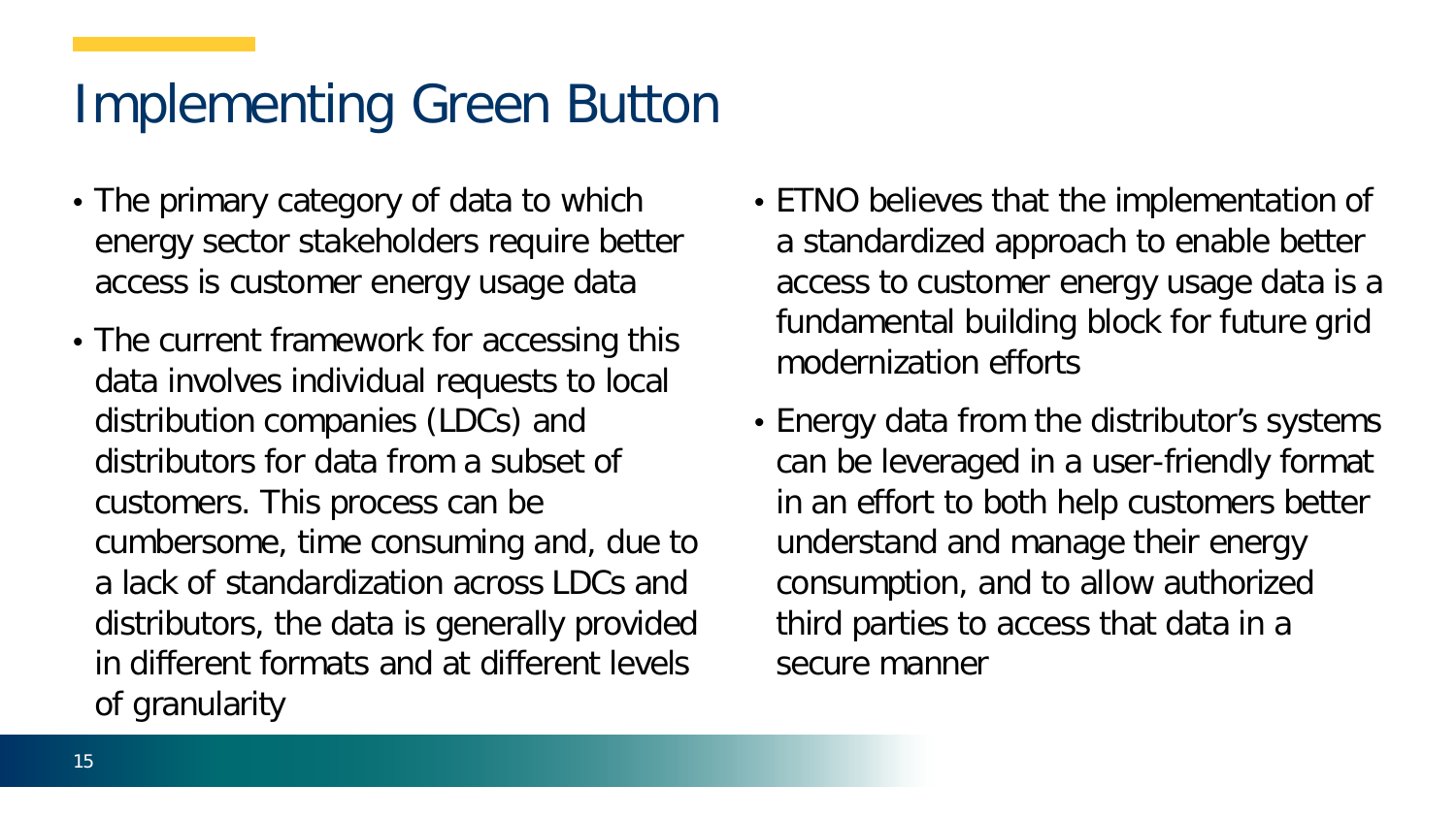### Setting Standards for Third Parties on Data Use, Retention, Disclosure, Disposal

- As customer energy usage data becomes more integrated into system analysis and operations and is used more regularly by third party businesses, it will become more important to ensure that customers and their data are adequately protected once access to that data has been given
- ETNO believes that the legal framework surrounding a third party accessing customer energy usage data should be robust and inline with the requirements placed on local distribution companies (LDCs)
- These requirements could take the form of minimum standards to which third parties accessing customer energy usage data will be held. Similar to LDCs, the third parties should be required to follow strict policies for data usage, ability to perform data mining and insights generation, data retention, disclosure of data or insights generated through the data, and appropriate disposal of data and or any information derived/generated through it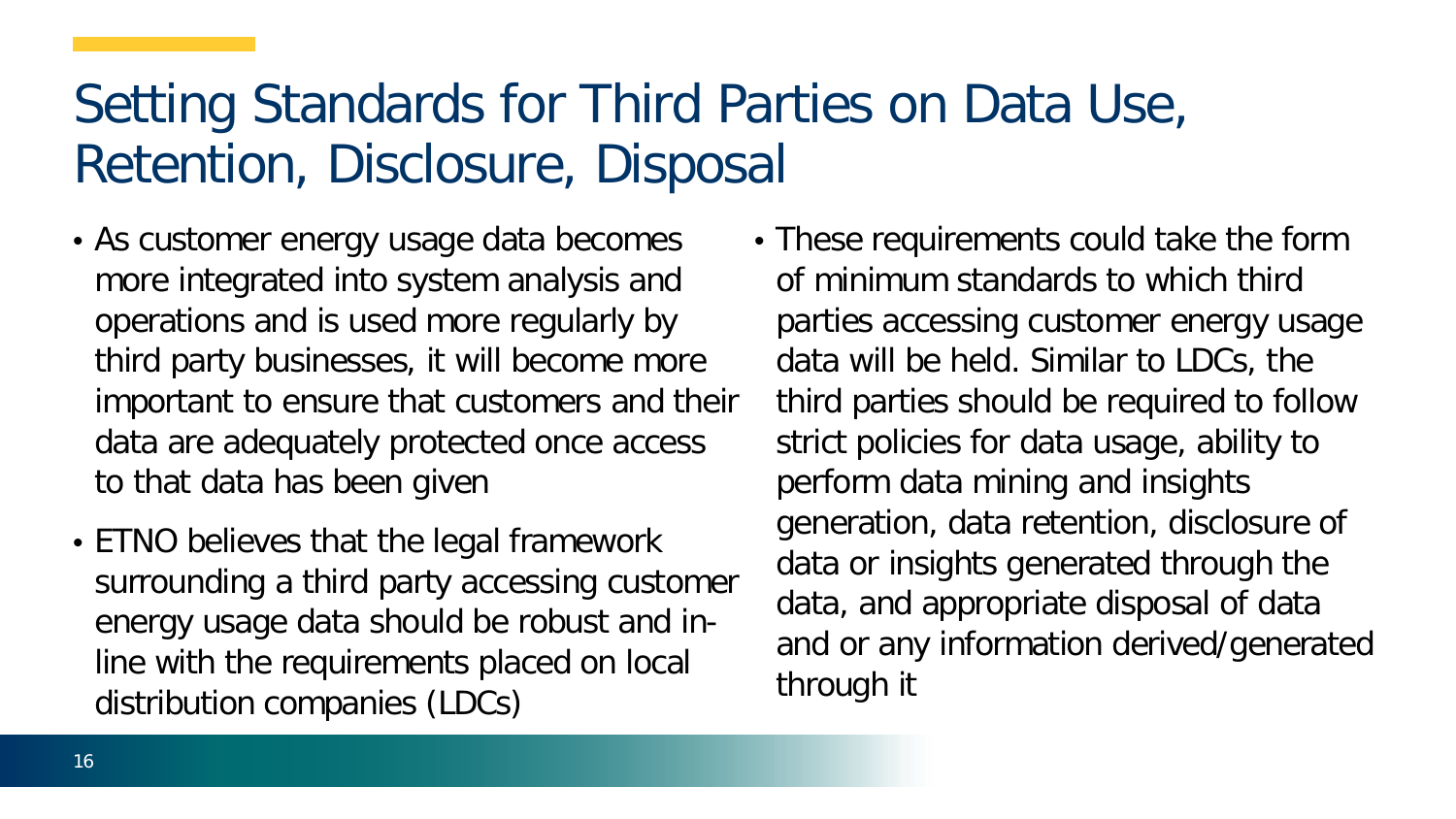## Using Smart Metering Entity to Facilitate Demand Response in the Wholesale Market

- A central requirement for demand response aggregators participating in the IESO Administered Markets (IAMs) is to be able to demonstrate that they reduced their demand when called upon to do so
- In order to demonstrate compliance, demand response aggregators must currently work with local distribution companies (LDCs) in whose service territories their contributor loads are located in order to get access to the meter data for each of their contributor loads
- Making these requests often come at a cost to the aggregator (and the LDC which must devote staff time to fulfilling the request). Absorbing these costs impedes the ability to scale demand response aggregation
- Data can sometimes be un-attainable leaving demand response aggregators unable to comply with the IESO's requirements to supply accurate meter data for the purposes of performing Measurement & Verification (M&V)